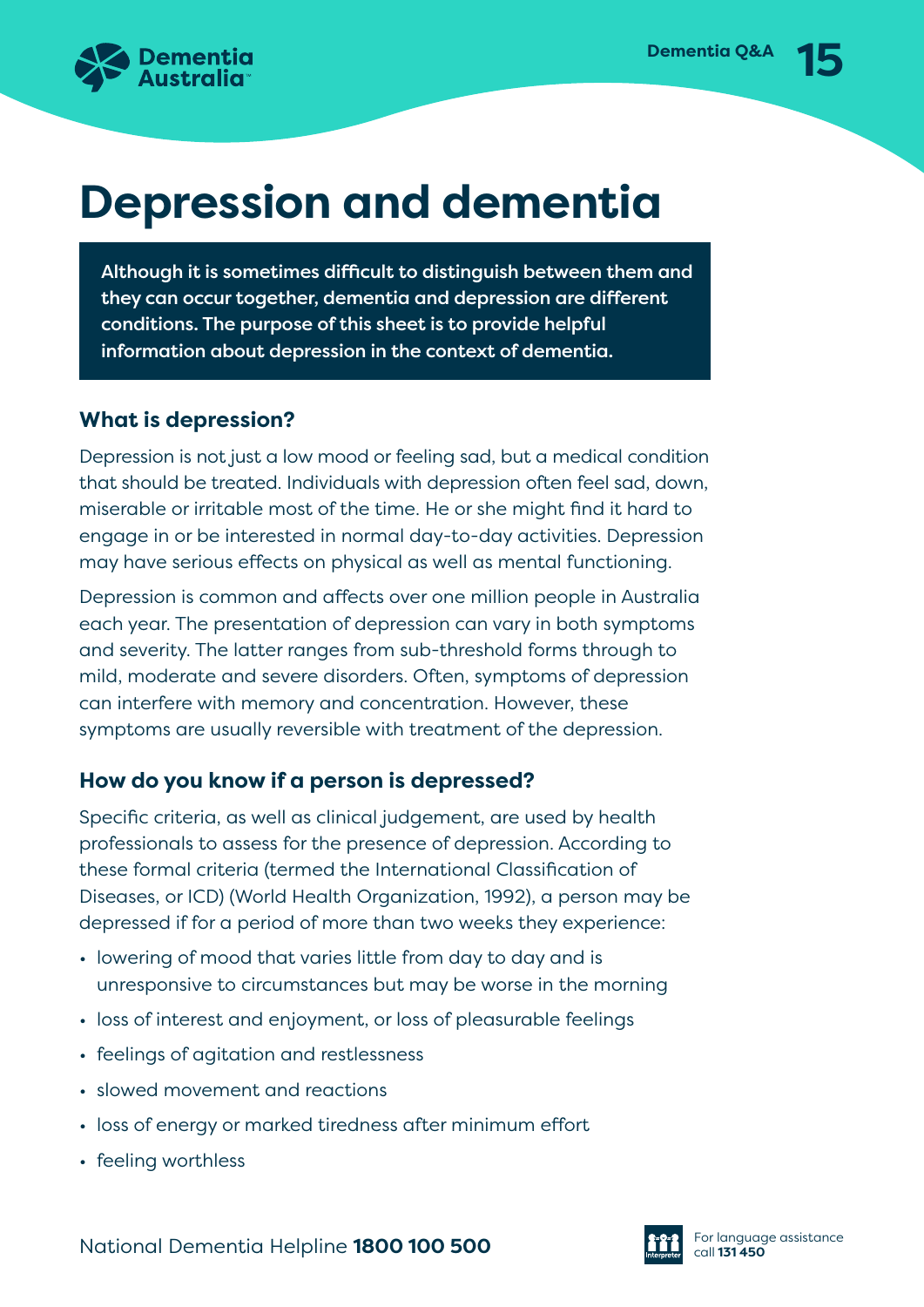

- feeling guilty for no real reason
- poor concentration, indecisiveness
- disturbed sleep, especially when waking several hours earlier than usual
- loss of libido
- reduced self-esteem or self-confidence
- appetite diminishment, weight gain or loss

Commonly, older people with depression can experience fewer or less prominent symptoms. This is referred to as sub-threshold depression. The consequences of subthreshold depression can still be serious and thorough assessment and treatment through an appropriately qualified health professional is recommended.

#### **What causes depression?**

Depression has a number of causes which are common to people of all ages, including genetic factors, stress, social isolation and drug and alcohol use. Older people may also experience depression as a result of illness and major life changes such as: losing a partner, retirement, moving into residential care, or coping with increasing frailty.

Abnormal changes in the brain may also be responsible for depression, particularly when it develops for the first time in later life. The same changes may lead to dementia developing in the months or years after depression occurs.

Finally, several medical conditions and medications can mimic or even cause depression.

#### **What is the relationship between dementia and depression?**

Dementia and depression can occur separately or together. Sometimes it can be difficult to distinguish between them because the signs and symptoms can overlap. However, dementia and depression are different conditions requiring different responses and treatment. For some individuals, depression earlier in life may increase the likelihood of some types of dementia developing in later life.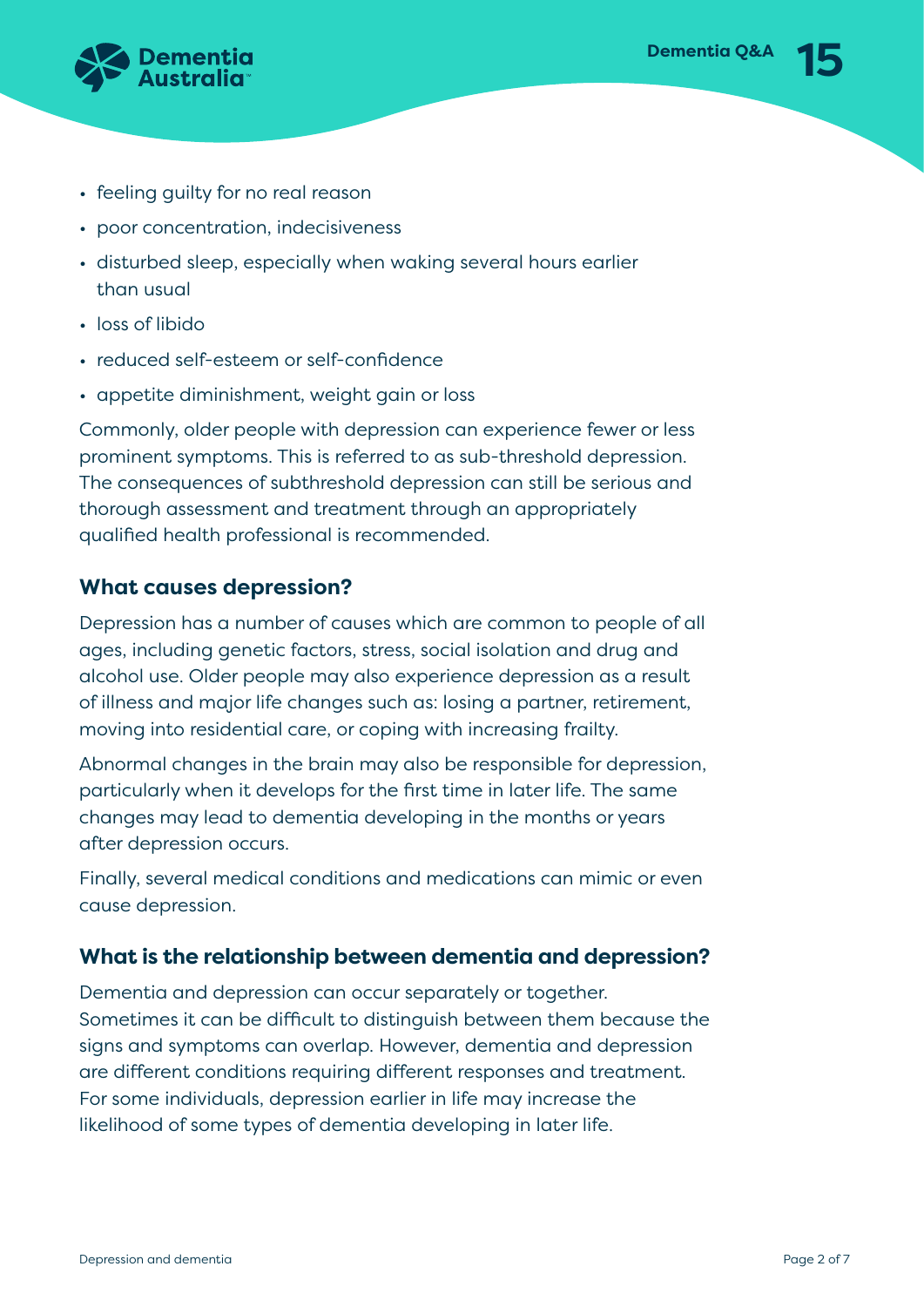

Dementia involves the impairment of memory, understanding and reasoning that is progressive and interferes with normal social or occupational functioning. Many conditions cause dementia, including Alzheimer's disease, vascular dementia and Lewy body disease, to name a few. These dementia conditions are generally not reversible but progression might be slowed and quality of life improved, in some types of dementia, through the management of risk factors, medications and/or psycho-social interventions.

Dementia-like symptoms can sometimes arise from other medical conditions which can be treated. In all situations where symptoms of memory impairment and confusion are noticed, or other intellectual functions have changed significantly, it's vital to get an accurate diagnosis from an appropriate medical practitioner.

### **Is it dementia or depression?**

There are many symptoms common to both dementia and depression which can lead to an incorrect diagnosis in an older person. These include:

- impaired ability to think and concentrate
- memory disturbance
- diminished motivation
- mood changes

If a person or someone close to them is concerned about these symptoms, they should talk to a doctor to ensure that a correct diagnosis is made, because the treatments for depression and dementia are different. An incorrect diagnosis of dementia could mean a person with depression doesn't get the support and treatment needed to recover. Likewise, incorrectly diagnosing dementia as depression could lead to inappropriate treatment and unrealistic expectations of improvement in the person concerned.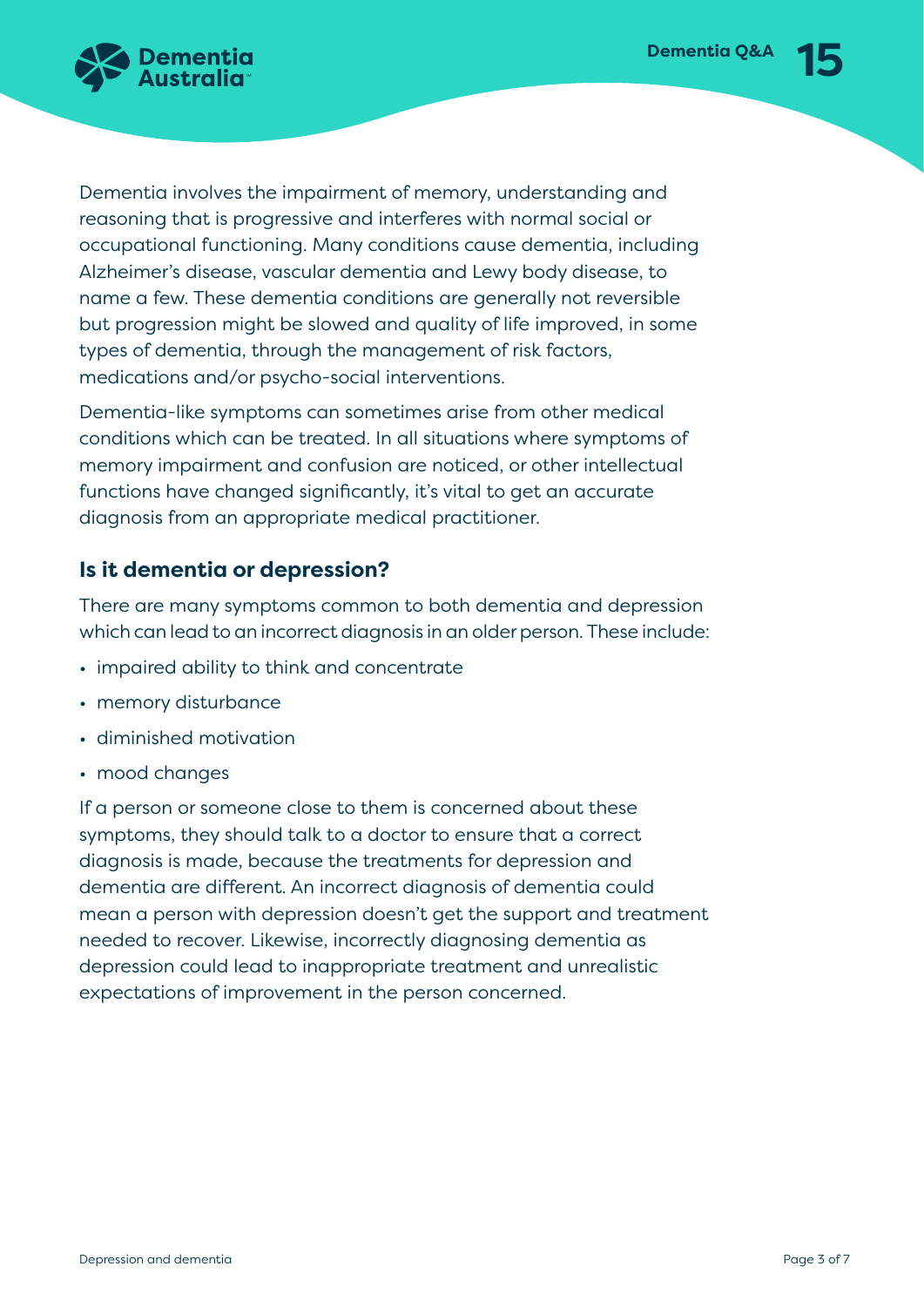

### **Co-occurrence of depression and dementia**

Often depression and dementia occur together and it's estimated that 20–30% of individuals with dementia may also have depression at any given time (Bennett et al., 2008). Consequently, it's important to be able to identify when these two conditions are present at the same time. Dementia can contribute to depression through the slow erosion of confidence and self-esteem as a person's ability to manage their physical and social environment is affected.

Other changes that can contribute to depression in a person with dementia include:

- loss of independence and increasing reliance on others
- inability to go out alone
- loss of ability to undertake enjoyable activities
- loss of ability to carry out everyday tasks
- high anxiety and agitation
- confusion and loss of memory
- biological changes to the brain
- untreated pain

Although depression affects mood, it can also lead to poor memory, poor attention and difficulties making decisions and organising and initiating activities. For a person with dementia, depression not only affects their mood, but may also worsen their symptoms of dementia.

Depression is three to four times more common in people with dementia than in older people without dementia, but it can go unrecognised for a number of reasons.

- Often it is incorrectly assumed that it's 'normal' for older people to be depressed, especially those with dementia.
- It can be difficult to distinguish symptoms of depression from those of dementia.
- People with dementia can have problems communicating with their doctors and carers or may not be able to describe their own symptoms very well.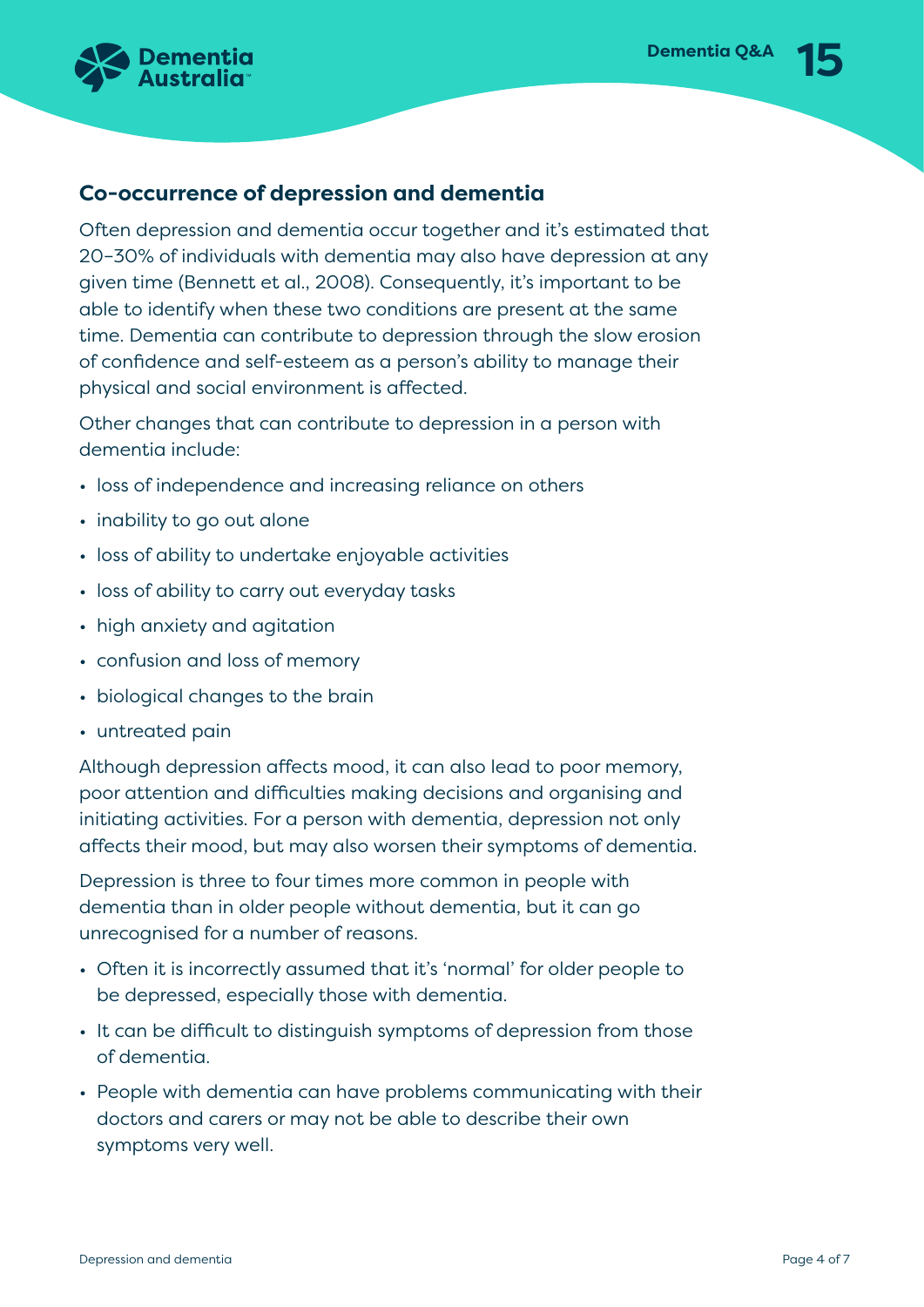

#### **Recognising depression in the presence of dementia**

An accurate diagnosis involves more than simply identifying the symptoms. Factors which need to be taken into account include:

- the number of symptoms present
- the type of symptoms particularly feelings of hopelessness, guilt and worthlessness
- the length of time the symptoms have been experienced

Experts have also tried to address the challenges that arise because the two conditions can result in the same symptoms. They recommend that less emphasis is placed on poor concentration when assessing for depression in someone who also has dementia, as it can occur as a result of either. Instead, clinicians should look for specific symptoms that seem to be particularly useful for differentiating between the two conditions. These include losing the ability to enjoy or find pleasure in social and other activities, social withdrawal or isolation, and agitation (Teng et al., 2008).

Dementia usually gets worse slowly over a period of months or years. If there is a noticeable change in behaviour and functioning over a few weeks, depression might be the reason.

Depression affects how a person functions in everyday life. It can be difficult to diagnose in the presence of dementia and in all instances, should be diagnosed and treated by a doctor.

#### **How is depression treated?**

Options for treatment include medication and 'talking therapies' such as counselling, cognitive therapy and behavioural interventions. It's important to understand the cause of the depression in order to determine the most appropriate treatment.

The cause of depression is usually considered multifactorial. These causative factors include biological and psychosocial factors and will be different for each individual. Treatment needs to be tailored to the individual and address all of the causative factors.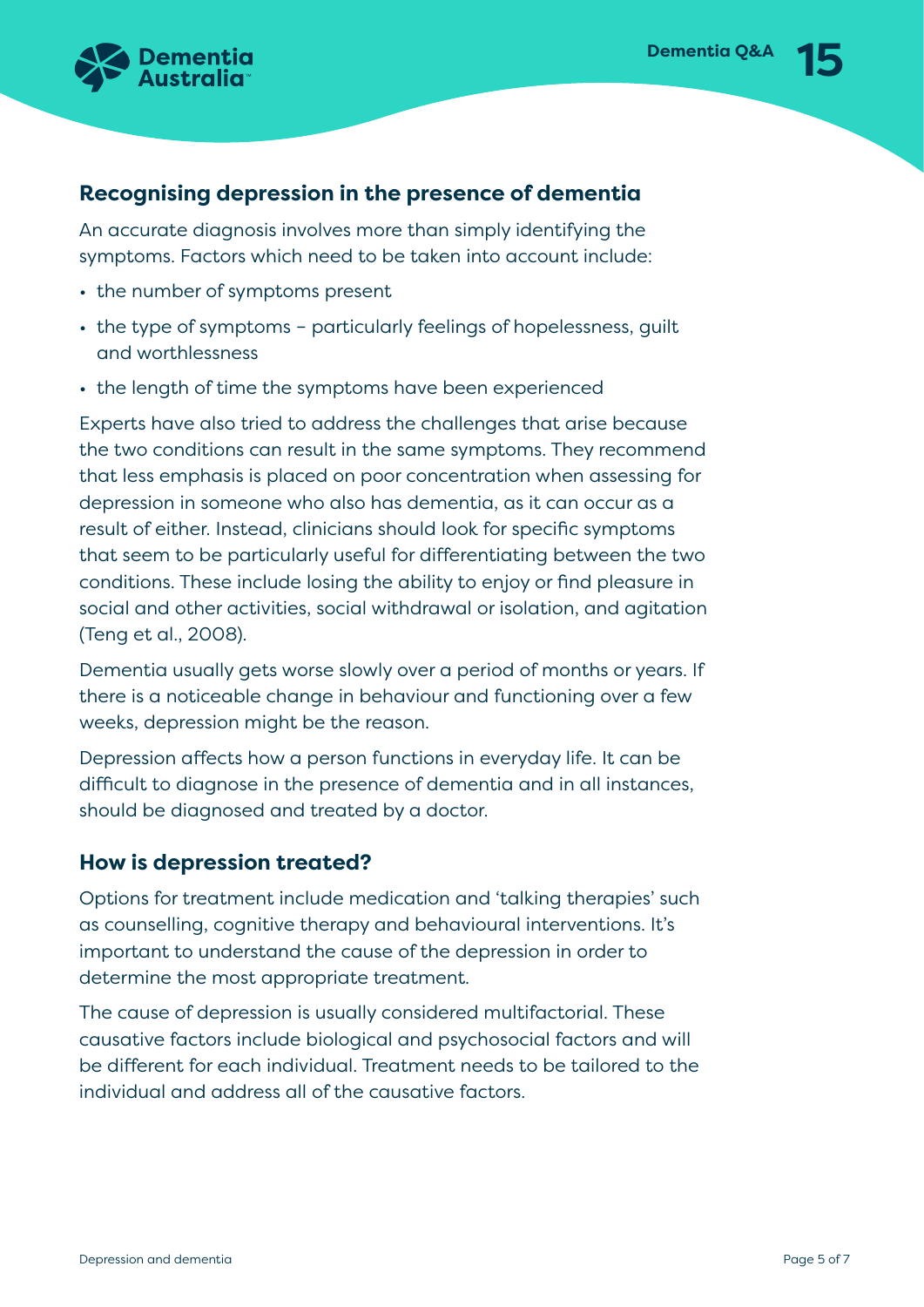

Treatments may include psychological, environmental and medication treatment. There has been recent uncertainty about the effectiveness of antidepressant medication for depression in the setting of dementia. This emphasises the importance of holistic treatment that addresses diverse causative factors and monitoring of treatment response and side effects if present.

For further information about treating depression in dementia with medication, see **Dementia Q&A 4: Drugs used to relieve behavioural and psychological symptoms (changed or responsive behaviours) of dementia**.

### **What can you do to help?**

In addition to professional treatments there are a number of things that you can do to both reduce the risk of depression and to maintain and/or improve the quality of life of a person with dementia.

- adapt the person's home and immediate environment to make it more manageable
- minimise change and keep to a predictable routine
- minimise stress and anxiety by simplifying or eliminating tasks or activities that have become too difficult
- reduce exposure to over stimulating or threatening situations
- provide support for the person so he/she can carry out normal activities for as long as possible
- ensure that healthy meals with lots of fresh fruit and vegetables are available everyday
- provide vitamin B supplements if deficiency is present
- encourage regular exercise
- make sure a small amount of time is spent in the sun each day
- make sure that something enjoyable is done every day
- make sure that there is regular social contact
- get a pet if appropriate care is available
- encourage a period of relaxation or meditation every day